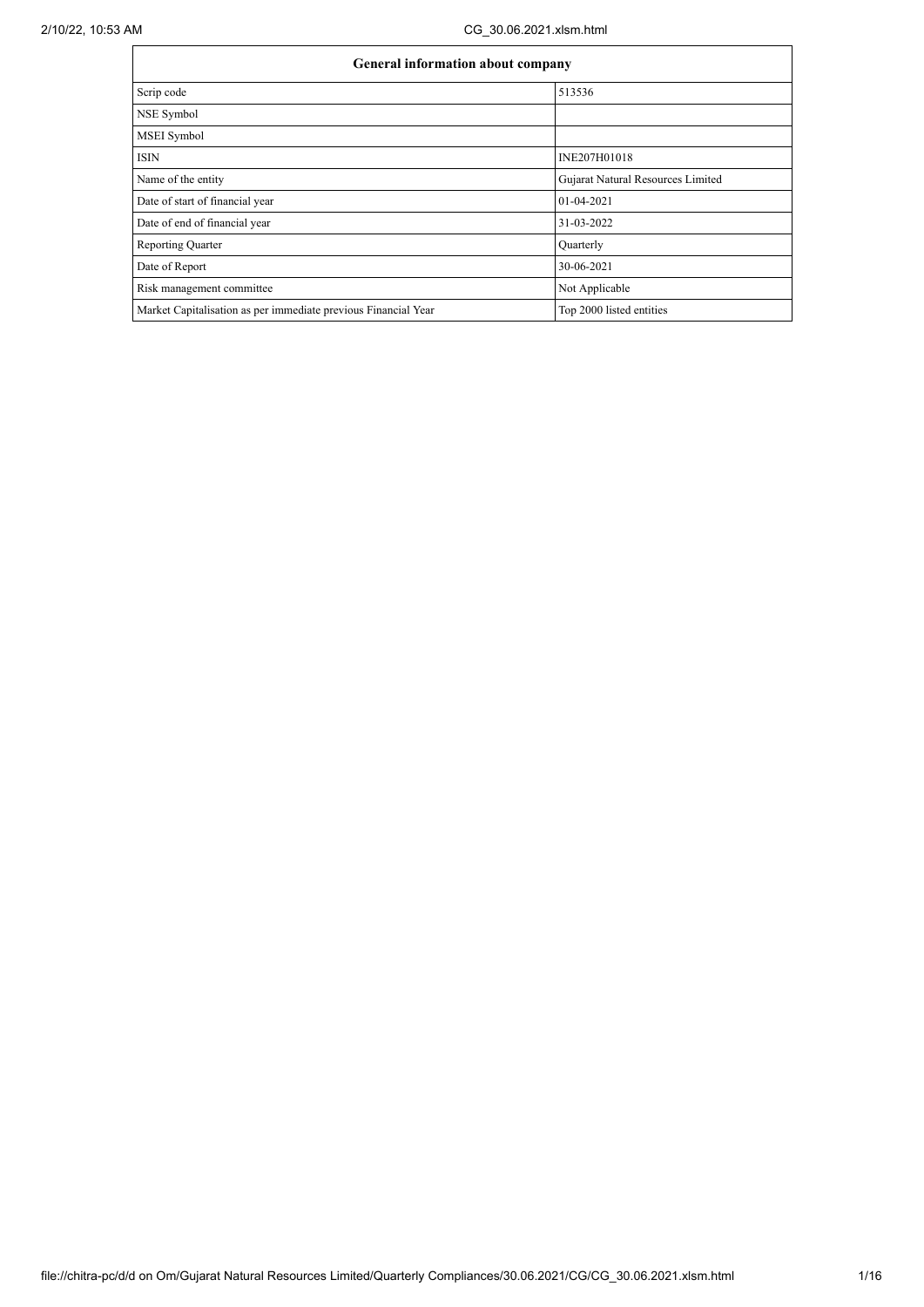## **Annexure I**

## **Annexure I to be submitted by listed entity on quarterly basis**

## **I. Composition of Board of Directors**

|                     |            |                                                       |                                       |                               |                          | Disclosure of notes on composition of board of directors explanatory                                 |                                             |                                          |                                                    |                      |                                            |                                                                                                                                                |                                                                                                                                                                   |                                                                                                                                                                          |                                                                                                                                                                                                         |
|---------------------|------------|-------------------------------------------------------|---------------------------------------|-------------------------------|--------------------------|------------------------------------------------------------------------------------------------------|---------------------------------------------|------------------------------------------|----------------------------------------------------|----------------------|--------------------------------------------|------------------------------------------------------------------------------------------------------------------------------------------------|-------------------------------------------------------------------------------------------------------------------------------------------------------------------|--------------------------------------------------------------------------------------------------------------------------------------------------------------------------|---------------------------------------------------------------------------------------------------------------------------------------------------------------------------------------------------------|
|                     |            |                                                       |                                       |                               |                          |                                                                                                      |                                             |                                          | Wether the listed entity has a Regular Chairperson |                      | Yes                                        |                                                                                                                                                |                                                                                                                                                                   |                                                                                                                                                                          |                                                                                                                                                                                                         |
|                     |            |                                                       |                                       |                               |                          |                                                                                                      |                                             |                                          | Whether Chairperson is related to MD or CEO        |                      | Yes                                        |                                                                                                                                                |                                                                                                                                                                   |                                                                                                                                                                          |                                                                                                                                                                                                         |
| PAN                 | <b>DIN</b> | Category 1<br>of directors                            | Category 2<br>of directors            | Category<br>3 of<br>directors | Date<br>of<br>Birth      | Whether<br>special<br>resolution<br>passed?<br>[Refer Reg.<br>$17(1A)$ of<br>Listing<br>Regulations] | Date of<br>passing<br>special<br>resolution | <b>Initial Date</b><br>of<br>appointment | Date of Re-<br>appointment                         | Date of<br>cessation | Tenure<br>of<br>director<br>(in<br>months) | No of<br>Directorship<br>in listed<br>entities<br>including<br>this listed<br>entity (Refer<br>Regulation<br>17A of<br>Listing<br>Regulations) | No of<br>Independent<br>Directorship<br>in listed<br>entities<br>including this<br>listed entity<br>(Refer<br>Regulation<br>$17A(1)$ of<br>Listing<br>Regulations | Number of<br>memberships<br>in Audit/<br>Stakeholder<br>Committee(s)<br>including this<br>listed entity<br>(Refer<br>Regulation<br>$26(1)$ of<br>Listing<br>Regulations) | No of post of<br>Chairperson in<br>Audit/<br>Stakeholder<br>Committee<br>held in listed<br>entities<br>including this<br>listed entity<br>(Refer<br>Regulation<br>$26(1)$ of<br>Listing<br>Regulations) |
| AFGPS2827G          | 02467830   | Non-<br>Executive -<br>Non<br>Independent<br>Director | Chairperson<br>related to<br>Promoter |                               | $07 -$<br>$09 -$<br>1944 | Yes                                                                                                  | $27-02-$<br>2020                            | 23-08-1991                               |                                                    |                      |                                            | $\overline{4}$                                                                                                                                 | $\mathbf{0}$                                                                                                                                                      | $\overline{4}$                                                                                                                                                           | $\theta$                                                                                                                                                                                                |
| AEOPS9910M 00297447 |            | Executive<br>Director                                 | Not<br>Applicable                     | MD                            | $31 -$<br>$08 -$<br>1973 | NA                                                                                                   |                                             | 31-08-1996                               | 22-01-2020                                         |                      |                                            | $\overline{4}$                                                                                                                                 | $\mathbf{0}$                                                                                                                                                      | $\overline{4}$                                                                                                                                                           |                                                                                                                                                                                                         |
| AAIPT8029L          | 02916910   | Non-<br>Executive -<br>Independent<br>Director        | Not<br>Applicable                     |                               | $01 -$<br>$02 -$<br>1947 | NA                                                                                                   |                                             | 23-01-2010                               | 30-09-2019                                         |                      | 138                                        |                                                                                                                                                |                                                                                                                                                                   |                                                                                                                                                                          |                                                                                                                                                                                                         |
| ATAPM1689A          | 07658223   | Non-<br>Executive -<br>Independent<br>Director        | Not<br>Applicable                     |                               | $15 -$<br>$12 -$<br>1987 | NA                                                                                                   |                                             | 14-02-2017                               |                                                    |                      | 53                                         | $\overline{\mathbf{3}}$                                                                                                                        | 3                                                                                                                                                                 |                                                                                                                                                                          | $\overline{4}$                                                                                                                                                                                          |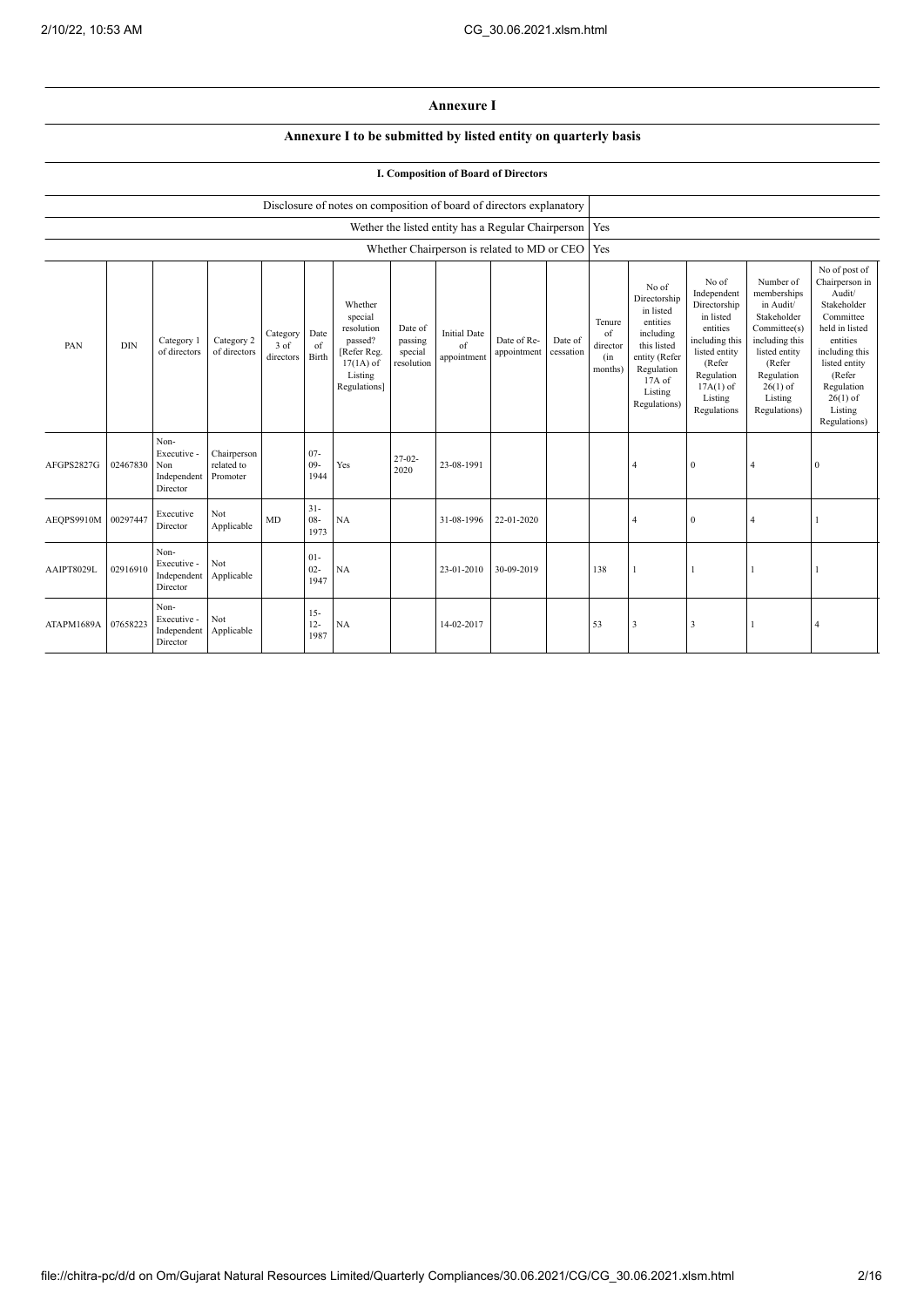|    |                      |                              |            |            |                                                       |                               |                               |                          |                                                                                                      |                                             |                                          | <b>I. Composition of Board of Directors</b> |                      |                                            |                                                                                                                                                |                                                                                                                                                                      |                                                                                                  |
|----|----------------------|------------------------------|------------|------------|-------------------------------------------------------|-------------------------------|-------------------------------|--------------------------|------------------------------------------------------------------------------------------------------|---------------------------------------------|------------------------------------------|---------------------------------------------|----------------------|--------------------------------------------|------------------------------------------------------------------------------------------------------------------------------------------------|----------------------------------------------------------------------------------------------------------------------------------------------------------------------|--------------------------------------------------------------------------------------------------|
|    |                      |                              |            |            |                                                       |                               |                               |                          | Disclosure of notes on composition of board of directors explanatory                                 |                                             |                                          |                                             |                      |                                            |                                                                                                                                                |                                                                                                                                                                      |                                                                                                  |
|    |                      |                              |            |            |                                                       |                               |                               |                          | Wether the listed entity has a Regular Chairperson                                                   |                                             |                                          |                                             |                      |                                            |                                                                                                                                                |                                                                                                                                                                      |                                                                                                  |
| Sr | Title<br>(Mr)<br>Ms) | Name of<br>the<br>Director   | PAN        | <b>DIN</b> | Category 1<br>of directors                            | Category 2<br>of<br>directors | Category<br>3 of<br>directors | Date<br>of<br>Birth      | Whether<br>special<br>resolution<br>passed?<br>[Refer Reg.<br>$17(1A)$ of<br>Listing<br>Regulations] | Date of<br>passing<br>special<br>resolution | <b>Initial Date</b><br>of<br>appointment | Date of Re-<br>appointment                  | Date of<br>cessation | Tenure<br>of<br>director<br>(in<br>months) | No of<br>Directorship<br>in listed<br>entities<br>including<br>this listed<br>entity (Refer<br>Regulation<br>17A of<br>Listing<br>Regulations) | No of<br>Independent<br>Directorship<br>in listed<br>entities<br>including<br>this listed<br>entity<br>(Refer<br>Regulation<br>$17A(1)$ of<br>Listing<br>Regulations | Nun<br>memb<br>$\ln A$<br>Stake<br>Comn<br>includ<br>listec<br>(R)<br>Regi<br>26(<br>Li:<br>Regu |
| -5 | Ms                   | Chitra<br>Janardan<br>Thaker | AVMPT7363A | 07911689   | Non-<br>Executive -<br>Independent<br>Director        | Not<br>Applicable             |                               | $07 -$<br>$11 -$<br>1992 | NA                                                                                                   |                                             | 30-07-2020                               |                                             |                      | 11                                         | $\overline{2}$                                                                                                                                 | 2                                                                                                                                                                    | 2                                                                                                |
| 6  | Ms                   | Sheetal<br>Pandya            | AXTPP4272D | 07148000   | Non-<br>Executive -<br>Non<br>Independent<br>Director | Not<br>Applicable             |                               | $15 -$<br>$07 -$<br>1987 | NA                                                                                                   |                                             | 20-10-2020                               |                                             |                      |                                            |                                                                                                                                                | $\bf{0}$                                                                                                                                                             | $\Omega$                                                                                         |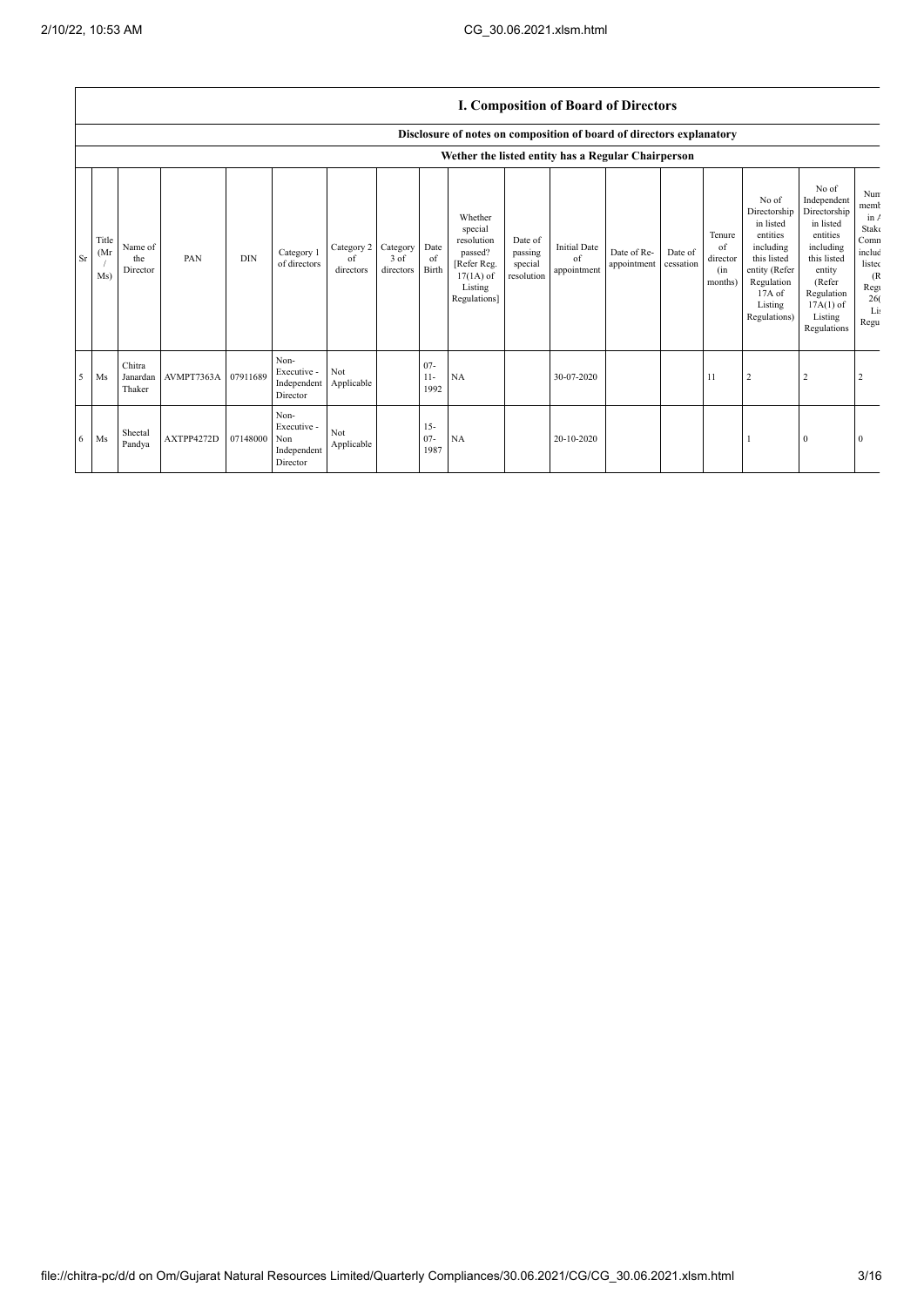|                | <b>Audit Committee Details</b>                                                                                |                  |                                                             |             |                        |                      |         |  |  |  |  |
|----------------|---------------------------------------------------------------------------------------------------------------|------------------|-------------------------------------------------------------|-------------|------------------------|----------------------|---------|--|--|--|--|
|                |                                                                                                               |                  | Whether the Audit Committee has a Regular Chairperson   Yes |             |                        |                      |         |  |  |  |  |
| <b>Sr</b>      | <b>DIN</b><br>Name of Committee<br>Category 2 of<br>Category 1 of directors<br>directors<br>Number<br>members |                  |                                                             |             | Date of<br>Appointment | Date of<br>Cessation | Remarks |  |  |  |  |
|                | 07658223                                                                                                      | Payal Pandya     | Non-Executive - Independent<br>Director                     | Chairperson | 14-12-2017             |                      |         |  |  |  |  |
| $\overline{2}$ | 02467830                                                                                                      | Ashok C. Shah    | Non-Executive - Non<br>Independent Director                 | Member      | 30-07-2007             |                      |         |  |  |  |  |
|                | 02916910                                                                                                      | Pravin V Trivedi | Non-Executive - Independent<br>Director                     | Member      | 23-01-2010             |                      |         |  |  |  |  |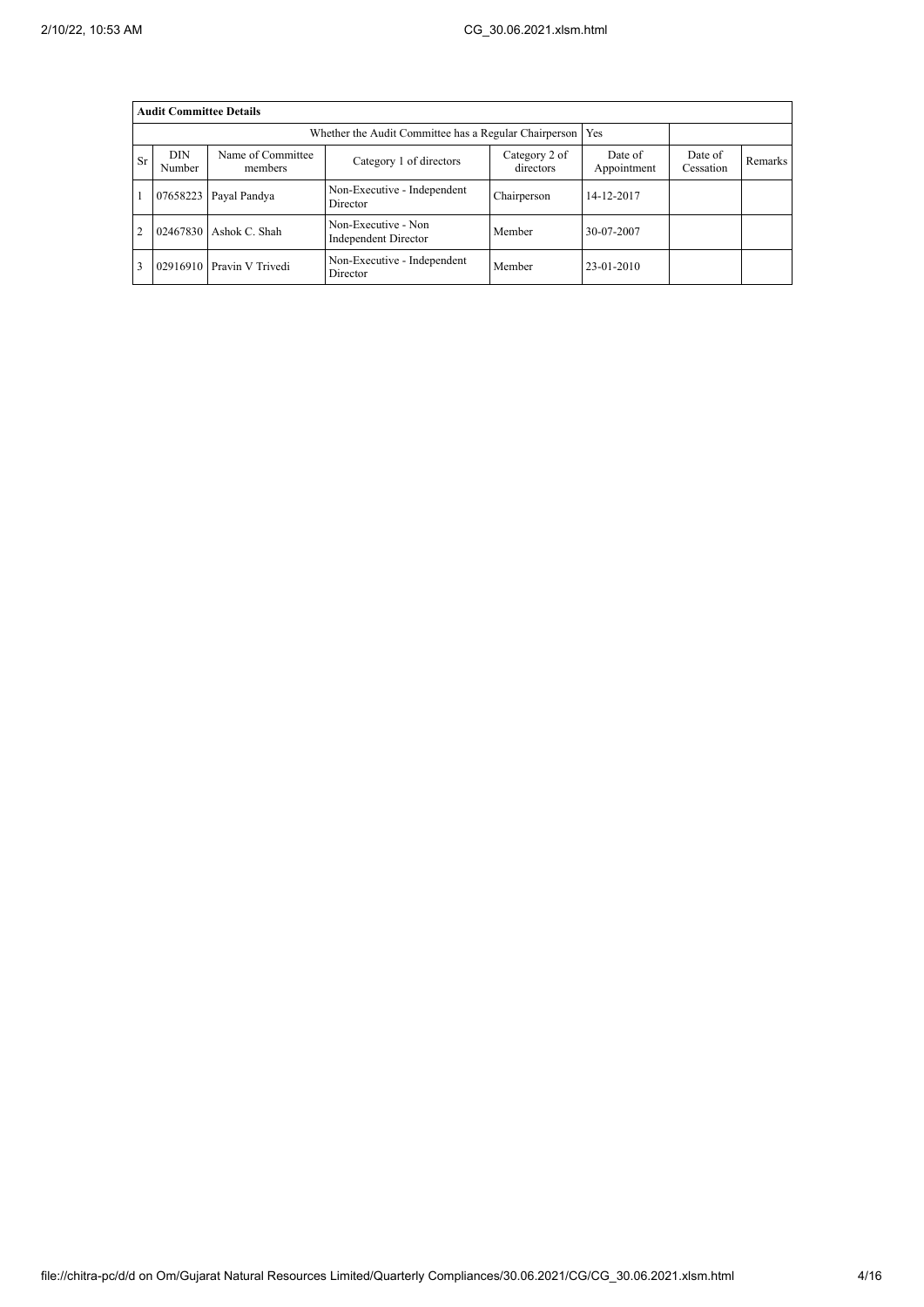|                                                                                   | Nomination and remuneration committee |                              |                                                    |                        |                      |                |  |  |  |  |  |
|-----------------------------------------------------------------------------------|---------------------------------------|------------------------------|----------------------------------------------------|------------------------|----------------------|----------------|--|--|--|--|--|
| Whether the Nomination and remuneration committee has a Regular Chairperson   Yes |                                       |                              |                                                    |                        |                      |                |  |  |  |  |  |
| <b>Sr</b>                                                                         | <b>DIN</b><br>Number                  | Name of Committee<br>members | Category 2 of<br>directors                         | Date of<br>Appointment | Date of<br>Cessation | <b>Remarks</b> |  |  |  |  |  |
|                                                                                   | 07658223                              | Payal Pandya                 | Non-Executive - Independent<br>Director            | Member                 | 14-12-2017           |                |  |  |  |  |  |
| $\overline{2}$                                                                    |                                       | 02467830 Ashok C. Shah       | Non-Executive - Non<br><b>Independent Director</b> | Member                 | 30-07-2007           |                |  |  |  |  |  |
| 3                                                                                 |                                       | 02916910 Pravin V Trivedi    | Non-Executive - Independent<br>Director            | Chairperson            | $23-01-2010$         |                |  |  |  |  |  |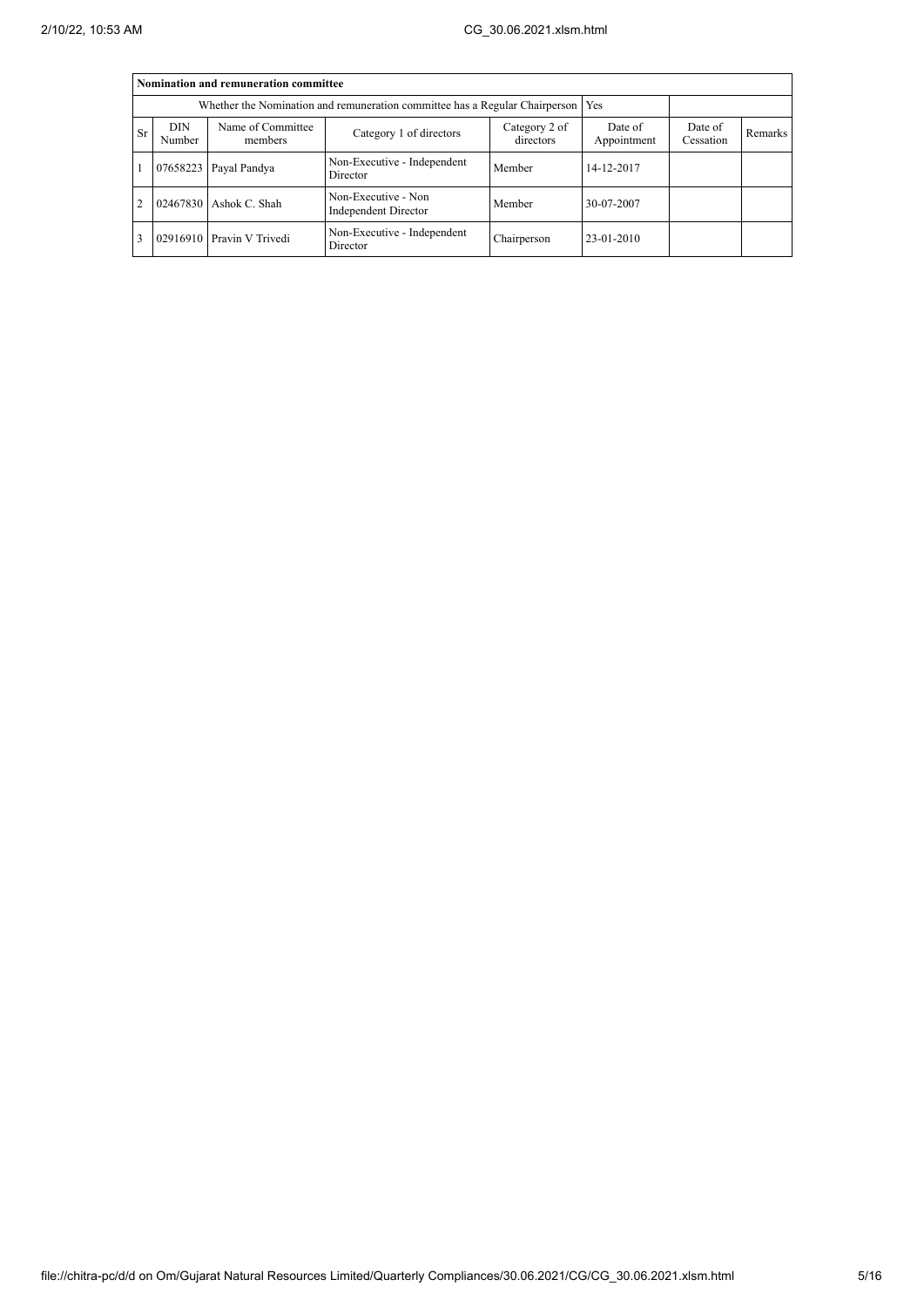|                | <b>Stakeholders Relationship Committee</b>                                       |                              |                                         |                      |              |  |  |  |  |  |  |
|----------------|----------------------------------------------------------------------------------|------------------------------|-----------------------------------------|----------------------|--------------|--|--|--|--|--|--|
|                | Whether the Stakeholders Relationship Committee has a Regular Chairperson<br>Yes |                              |                                         |                      |              |  |  |  |  |  |  |
| <b>Sr</b>      | <b>DIN</b><br>Number                                                             | Name of Committee<br>members | Date of<br>Appointment                  | Date of<br>Cessation | Remarks      |  |  |  |  |  |  |
|                | 07658223                                                                         | Payal Pandya                 | Non-Executive - Independent<br>Director | Member               | 14-12-2017   |  |  |  |  |  |  |
| $\overline{2}$ | 00297447                                                                         | Shalin A. Shah               | <b>Executive Director</b>               | Member               | 23-01-2010   |  |  |  |  |  |  |
| 3              | 02916910                                                                         | Pravin V Trivedi             | Non-Executive - Independent<br>Director | Chairperson          | $23-01-2010$ |  |  |  |  |  |  |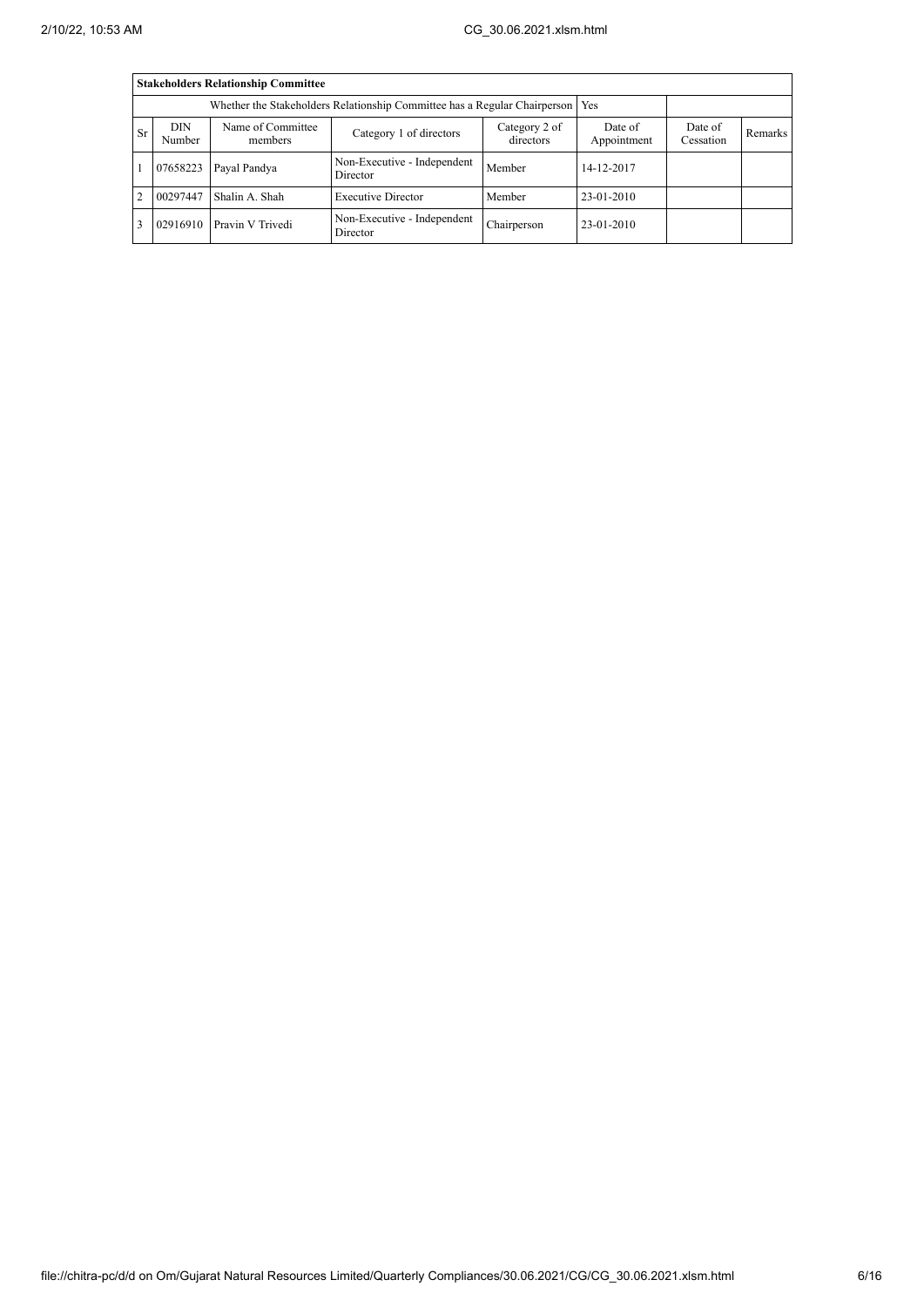|      | <b>Risk Management Committee</b> |                                                                 |                            |                            |                        |                      |         |  |  |
|------|----------------------------------|-----------------------------------------------------------------|----------------------------|----------------------------|------------------------|----------------------|---------|--|--|
|      |                                  | Whether the Risk Management Committee has a Regular Chairperson |                            |                            |                        |                      |         |  |  |
| l Sr | DIN<br>Number                    | Name of Committee<br>members                                    | Category 1 of<br>directors | Category 2 of<br>directors | Date of<br>Appointment | Date of<br>Cessation | Remarks |  |  |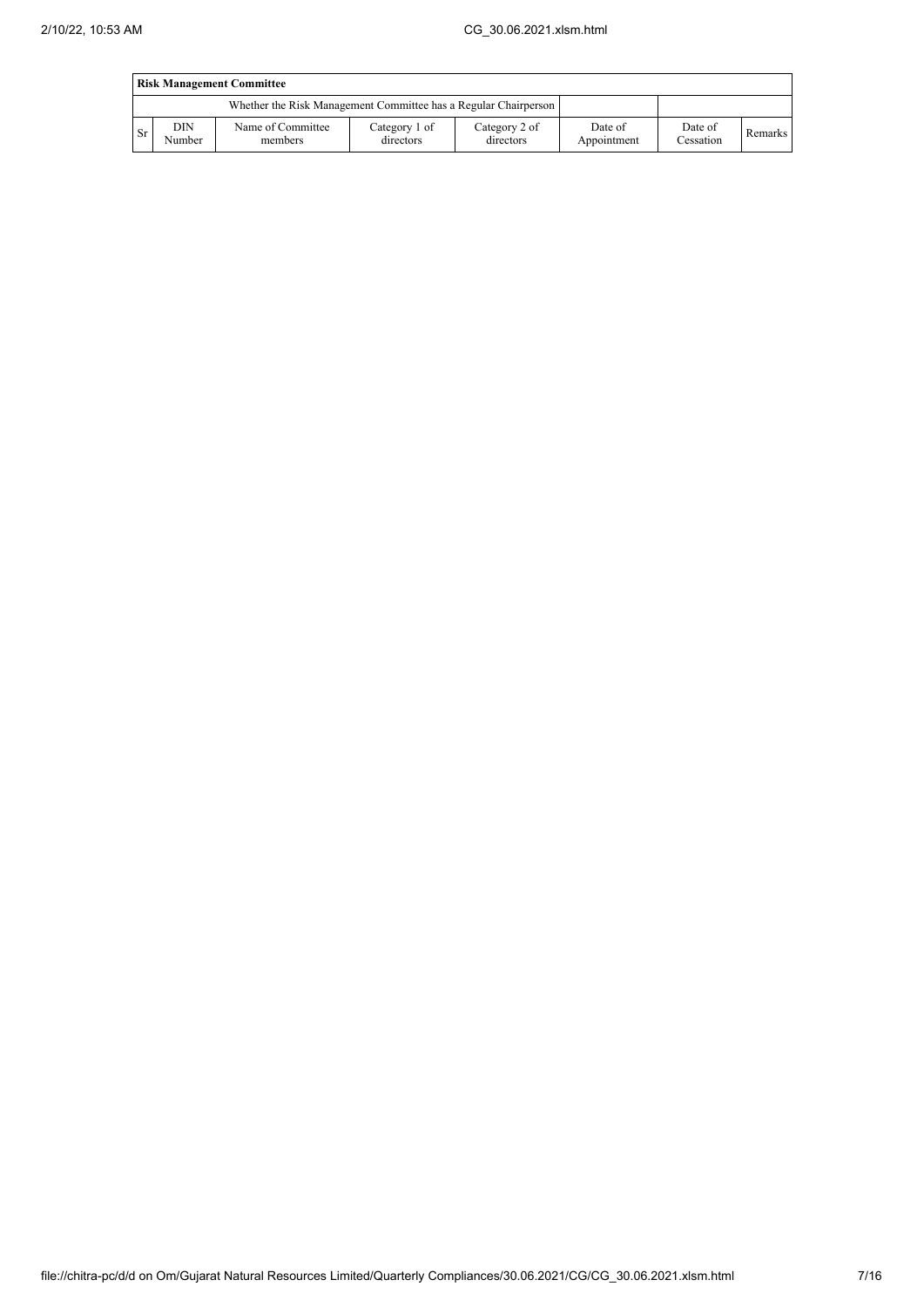|           | Corporate Social Responsibility Committee |                                                                                 |                            |                            |                        |                      |         |  |  |
|-----------|-------------------------------------------|---------------------------------------------------------------------------------|----------------------------|----------------------------|------------------------|----------------------|---------|--|--|
|           |                                           | Whether the Corporate Social Responsibility Committee has a Regular Chairperson |                            |                            |                        |                      |         |  |  |
| <b>Sr</b> | DIN.<br>Number                            | Name of Committee<br>members                                                    | Category 1 of<br>directors | Category 2 of<br>directors | Date of<br>Appointment | Date of<br>Cessation | Remarks |  |  |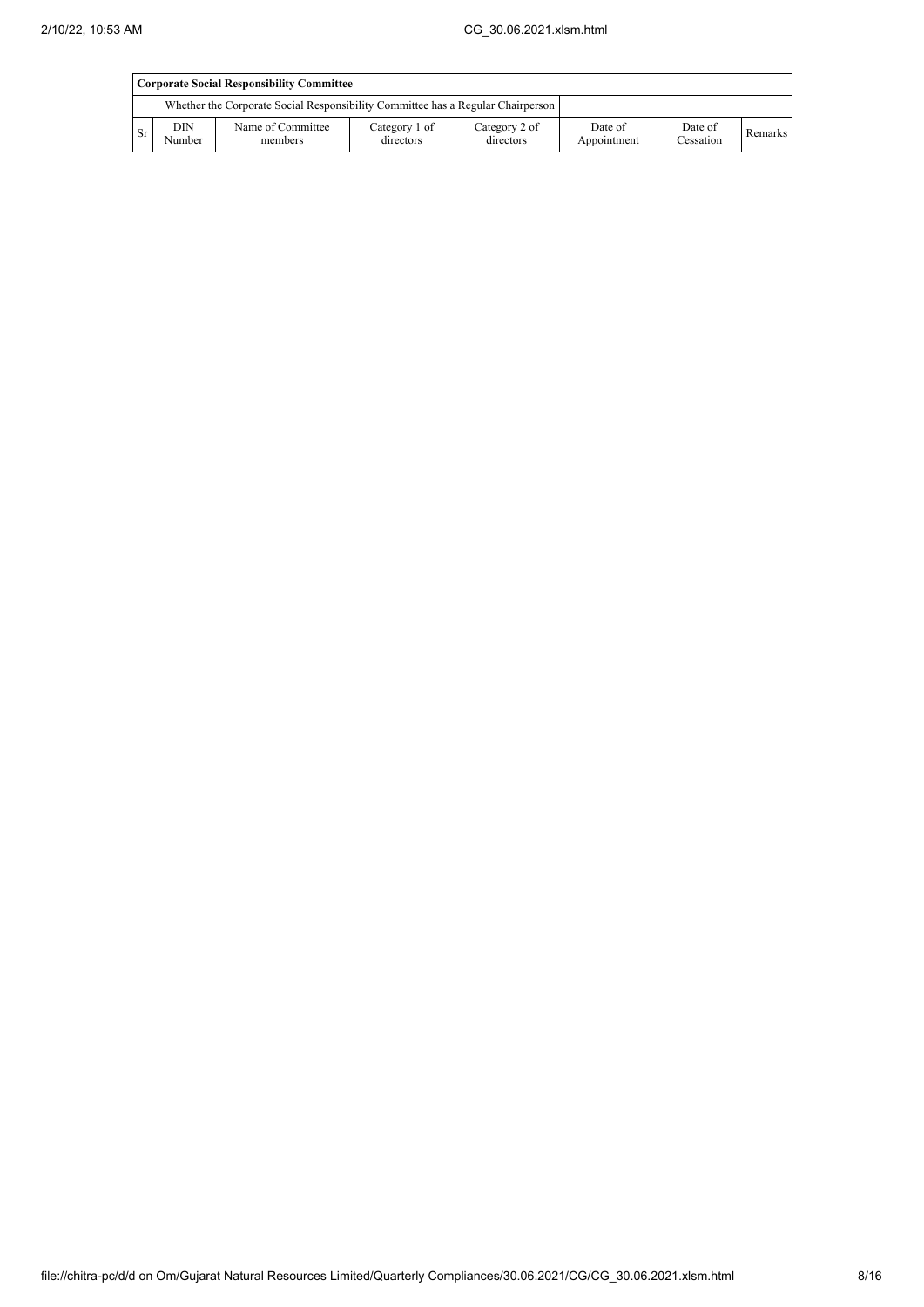| <b>Other Committee</b> |                                                                                                                                     |  |  |
|------------------------|-------------------------------------------------------------------------------------------------------------------------------------|--|--|
|                        | Sr   DIN Number   Name of Committee members   Name of other committee   Category 1 of directors   Category 2 of directors   Remarks |  |  |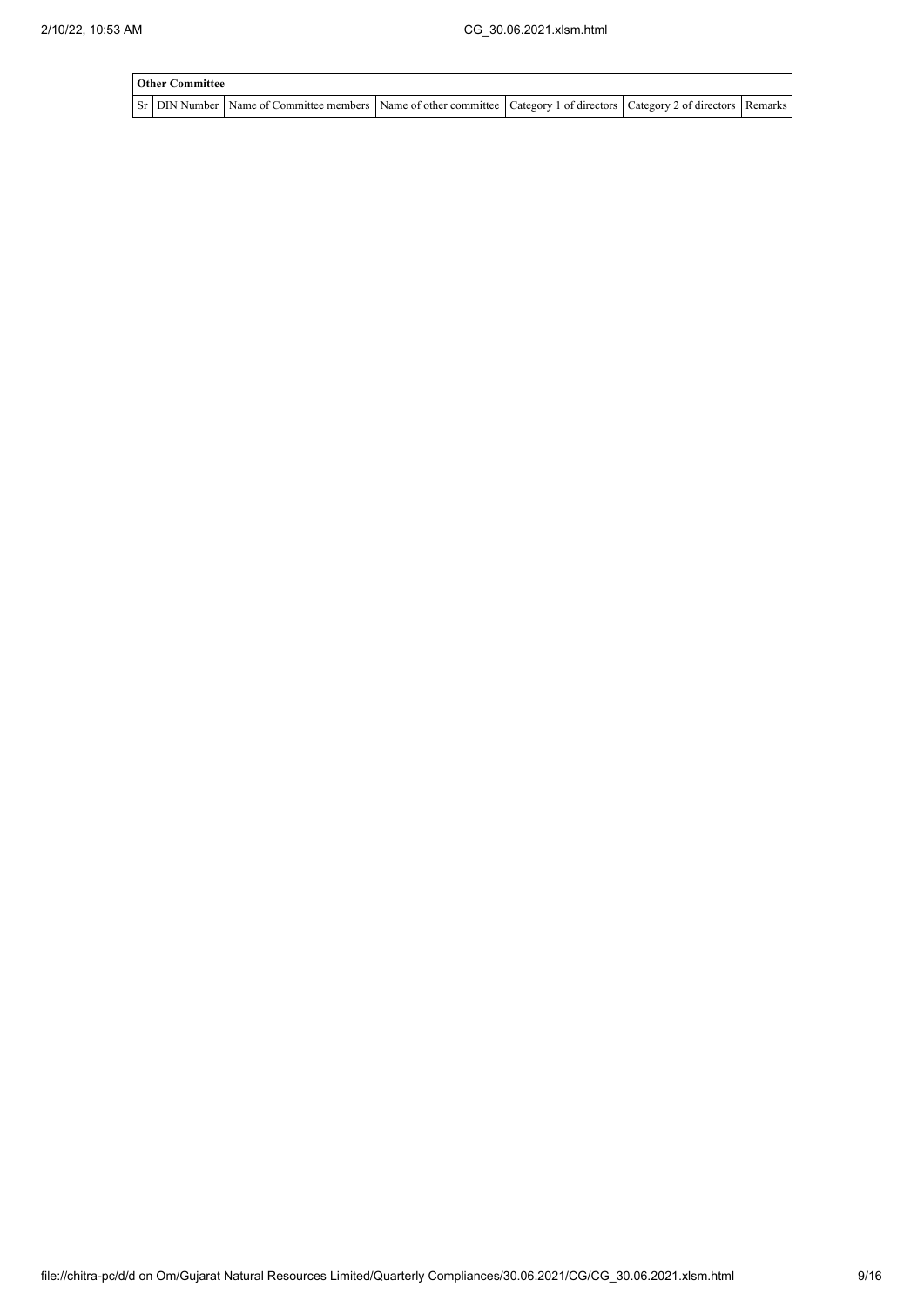|                | <b>Annexure 1</b>                                             |                                                               |                                                                   |                                       |                                                     |                                    |                                                           |  |
|----------------|---------------------------------------------------------------|---------------------------------------------------------------|-------------------------------------------------------------------|---------------------------------------|-----------------------------------------------------|------------------------------------|-----------------------------------------------------------|--|
|                | <b>Annexure 1</b>                                             |                                                               |                                                                   |                                       |                                                     |                                    |                                                           |  |
|                | <b>III. Meeting of Board of Directors</b>                     |                                                               |                                                                   |                                       |                                                     |                                    |                                                           |  |
|                | Disclosure of notes on meeting of board of                    | directors explanatory                                         |                                                                   |                                       |                                                     |                                    |                                                           |  |
| <b>Sr</b>      | $Date(s)$ of meeting<br>$(if any)$ in the<br>previous quarter | $Date(s)$ of<br>meeting (if any)<br>in the current<br>quarter | Maximum gap between<br>any two consecutive (in<br>number of days) | Notes for<br>not<br>providing<br>Date | Whether<br>requirement of<br>Ouorum met<br>(Yes/No) | Number of<br>Directors<br>present* | No. of Independent<br>Directors attending<br>the meeting* |  |
|                | $04 - 01 - 2021$                                              |                                                               |                                                                   |                                       | Yes                                                 | 6                                  |                                                           |  |
| $\overline{2}$ | 13-02-2021                                                    |                                                               | 39                                                                |                                       | Yes                                                 | 6                                  |                                                           |  |
| 3              |                                                               | 30-06-2021                                                    | 136                                                               |                                       | Yes                                                 | 6                                  |                                                           |  |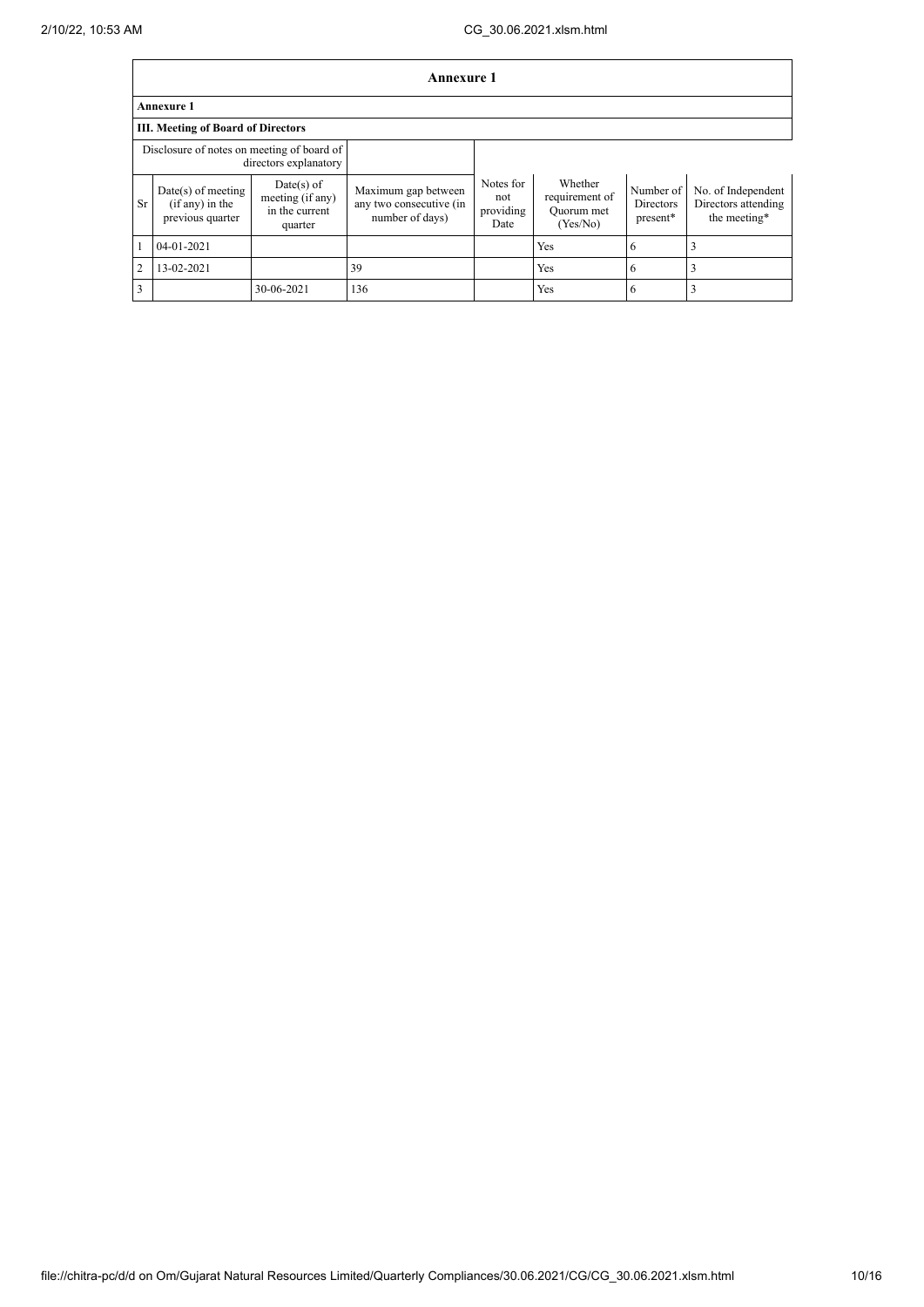$\overline{1}$ 

٦

|                | <b>Annexure 1</b>                                |                                                                                                            |                                                                      |                               |                                       |                                                        |                                              |                                                                        |  |  |
|----------------|--------------------------------------------------|------------------------------------------------------------------------------------------------------------|----------------------------------------------------------------------|-------------------------------|---------------------------------------|--------------------------------------------------------|----------------------------------------------|------------------------------------------------------------------------|--|--|
|                | <b>IV. Meeting of Committees</b>                 |                                                                                                            |                                                                      |                               |                                       |                                                        |                                              |                                                                        |  |  |
|                |                                                  |                                                                                                            | Disclosure of notes on meeting of committees explanatory             |                               |                                       |                                                        |                                              |                                                                        |  |  |
| <b>Sr</b>      | Name of<br>Committee                             | $Date(s)$ of meeting (Enter<br>dates of Previous quarter and<br>Current quarter in<br>chronological order) | Maximum gap<br>between any two<br>consecutive (in<br>number of days) | Name of<br>other<br>committee | Reson for<br>not<br>providing<br>date | Whether<br>requirement<br>of Quorum<br>met<br>(Yes/No) | Number<br>of<br><b>Directors</b><br>present* | No. of<br>Independent<br><b>Directors</b><br>attending the<br>meeting* |  |  |
|                | Audit<br>Committee                               | 13-02-2021                                                                                                 |                                                                      |                               |                                       | Yes                                                    | 3                                            | $\overline{2}$                                                         |  |  |
| $\overline{2}$ | Audit<br>Committee                               | 30-06-2021                                                                                                 | 136                                                                  |                               |                                       | Yes                                                    | 3                                            | $\overline{2}$                                                         |  |  |
| 3              | <b>Stakeholders</b><br>Relationship<br>Committee | 13-02-2021                                                                                                 |                                                                      |                               |                                       | Yes                                                    | 3                                            | $\overline{2}$                                                         |  |  |
| 4              | <b>Stakeholders</b><br>Relationship<br>Committee | 30-06-2021                                                                                                 |                                                                      |                               |                                       | Yes                                                    | 3                                            | 2                                                                      |  |  |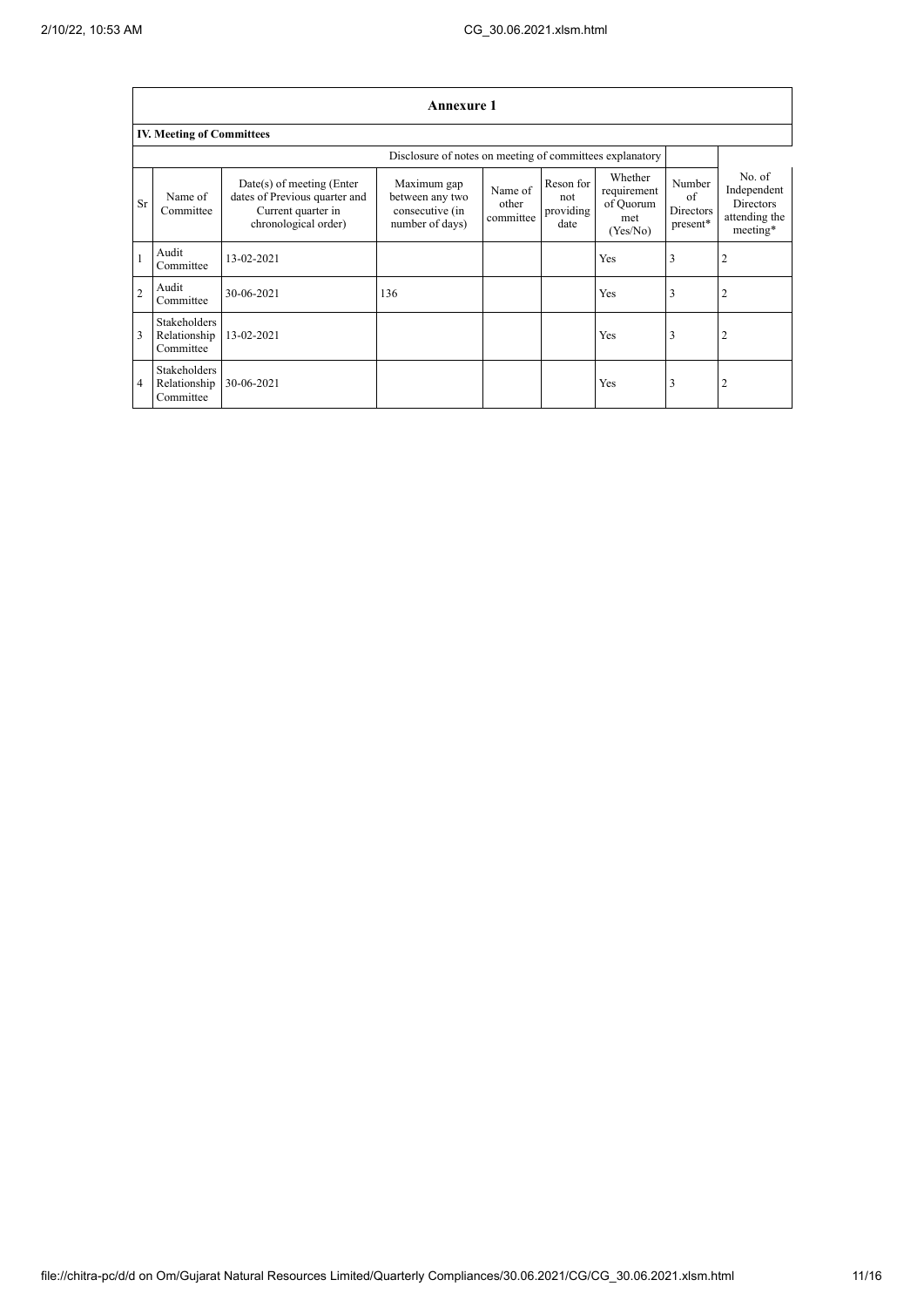|   | Annexure 1                                                                                                |                                  |                                                                    |  |  |  |  |  |
|---|-----------------------------------------------------------------------------------------------------------|----------------------------------|--------------------------------------------------------------------|--|--|--|--|--|
|   | <b>V. Related Party Transactions</b>                                                                      |                                  |                                                                    |  |  |  |  |  |
|   | Subject<br>Sr                                                                                             | Compliance status<br>(Yes/No/NA) | If status is "No" details of non-<br>compliance may be given here. |  |  |  |  |  |
|   | Whether prior approval of audit committee obtained                                                        | Yes                              |                                                                    |  |  |  |  |  |
| 2 | Whether shareholder approval obtained for material RPT                                                    | NA                               |                                                                    |  |  |  |  |  |
| 3 | Whether details of RPT entered into pursuant to omnibus approval<br>have been reviewed by Audit Committee | Yes                              |                                                                    |  |  |  |  |  |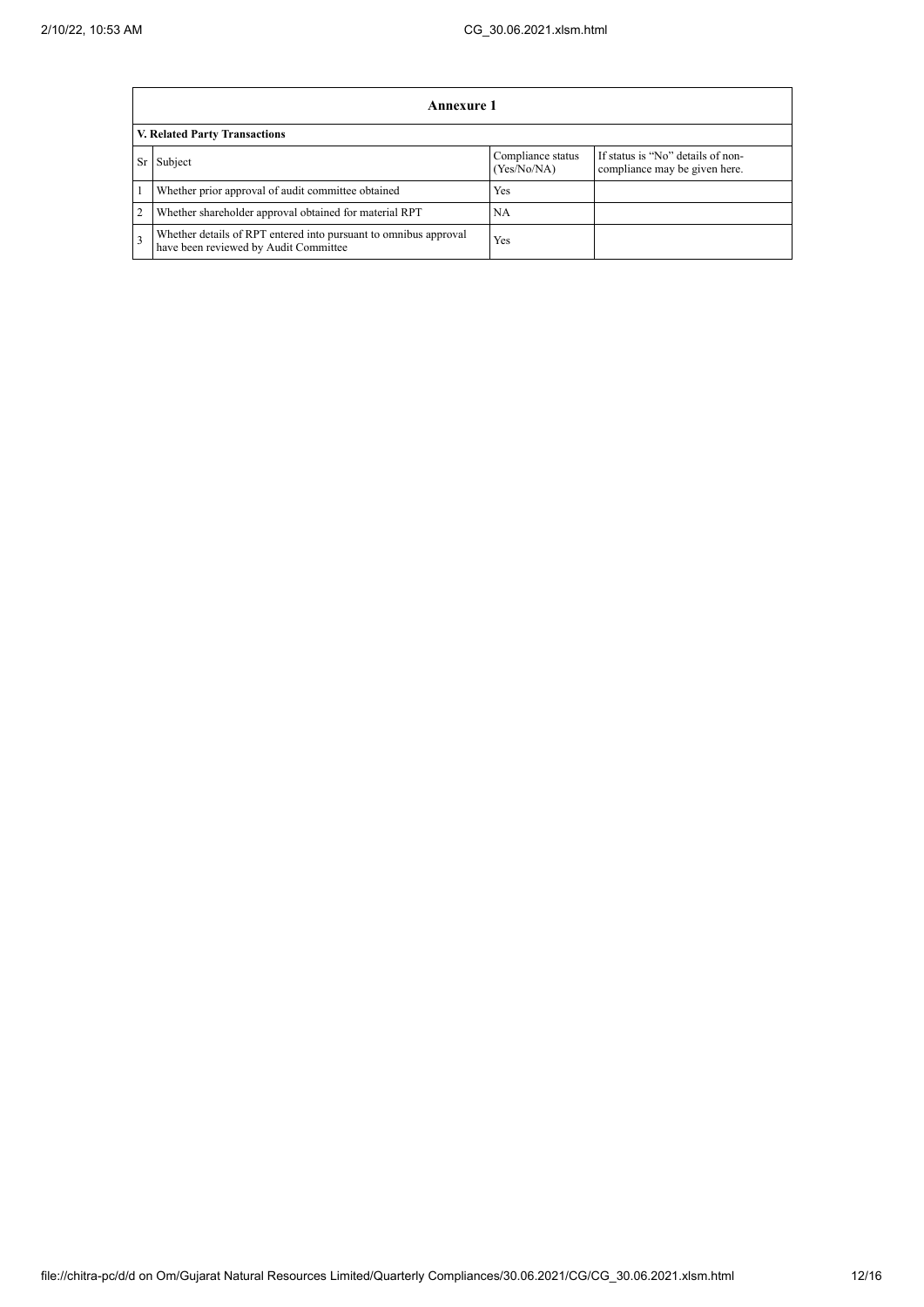|                          | <b>Annexure 1</b>                                                                                                                                                                                               |                               |  |  |  |
|--------------------------|-----------------------------------------------------------------------------------------------------------------------------------------------------------------------------------------------------------------|-------------------------------|--|--|--|
| <b>VI.</b> Affirmations  |                                                                                                                                                                                                                 |                               |  |  |  |
|                          | Sr Subject                                                                                                                                                                                                      | Compliance<br>status (Yes/No) |  |  |  |
|                          | The composition of Board of Directors is in terms of SEBI (Listing obligations and disclosure requirements)<br>Regulations, 2015                                                                                | Yes                           |  |  |  |
| $\overline{2}$           | The composition of the following committees is in terms of SEBI(Listing obligations and disclosure requirements)<br>Regulations, 2015 a. Audit Committee                                                        | Yes                           |  |  |  |
| $\mathbf{3}$             | The composition of the following committees is in terms of SEBI(Listing obligations and disclosure requirements)<br>Regulations, 2015. b. Nomination & remuneration committee                                   | Yes                           |  |  |  |
| $\overline{4}$           | The composition of the following committees is in terms of SEBI(Listing obligations and disclosure requirements)<br>Regulations, 2015. c. Stakeholders relationship committee                                   | Yes                           |  |  |  |
| $\overline{\phantom{0}}$ | The composition of the following committees is in terms of SEBI(Listing obligations and disclosure requirements)<br>Regulations, 2015. d. Risk management committee (applicable to the top 500 listed entities) | NA                            |  |  |  |
| 6                        | The committee members have been made aware of their powers, role and responsibilities as specified in SEBI<br>(Listing obligations and disclosure requirements) Regulations, 2015.                              | Yes                           |  |  |  |
| $\overline{7}$           | The meetings of the board of directors and the above committees have been conducted in the manner as specified in<br>SEBI (Listing obligations and disclosure requirements) Regulations, 2015.                  | Yes                           |  |  |  |
| 8                        | This report and/or the report submitted in the previous quarter has been placed before Board of Directors.                                                                                                      | Yes                           |  |  |  |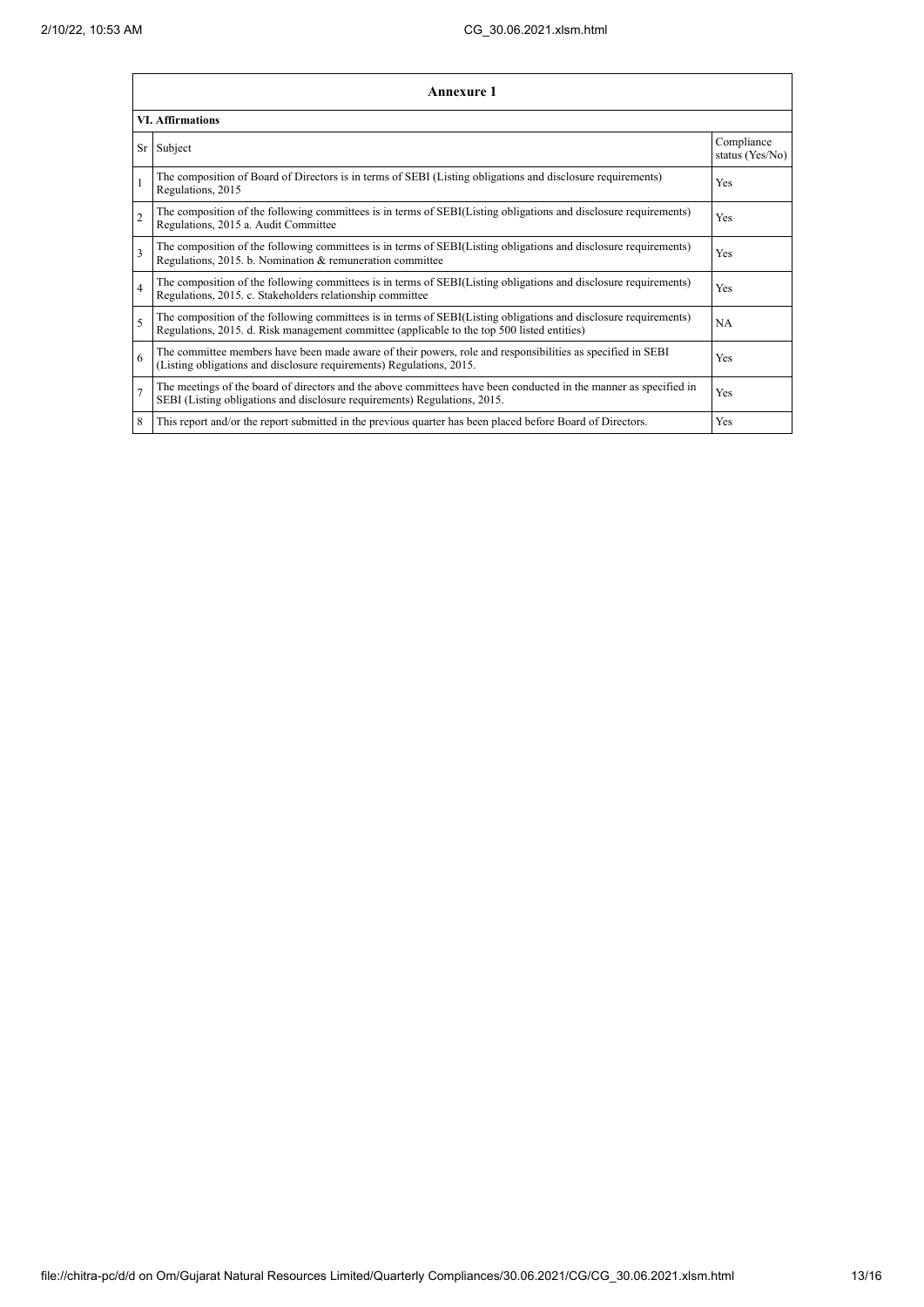| <b>Annexure 1</b> |                   |                   |
|-------------------|-------------------|-------------------|
| <b>Sr</b>         | Subject           | Compliance status |
|                   | Name of signatory | Shalin Ashok Shah |
|                   | Designation       | Managing Director |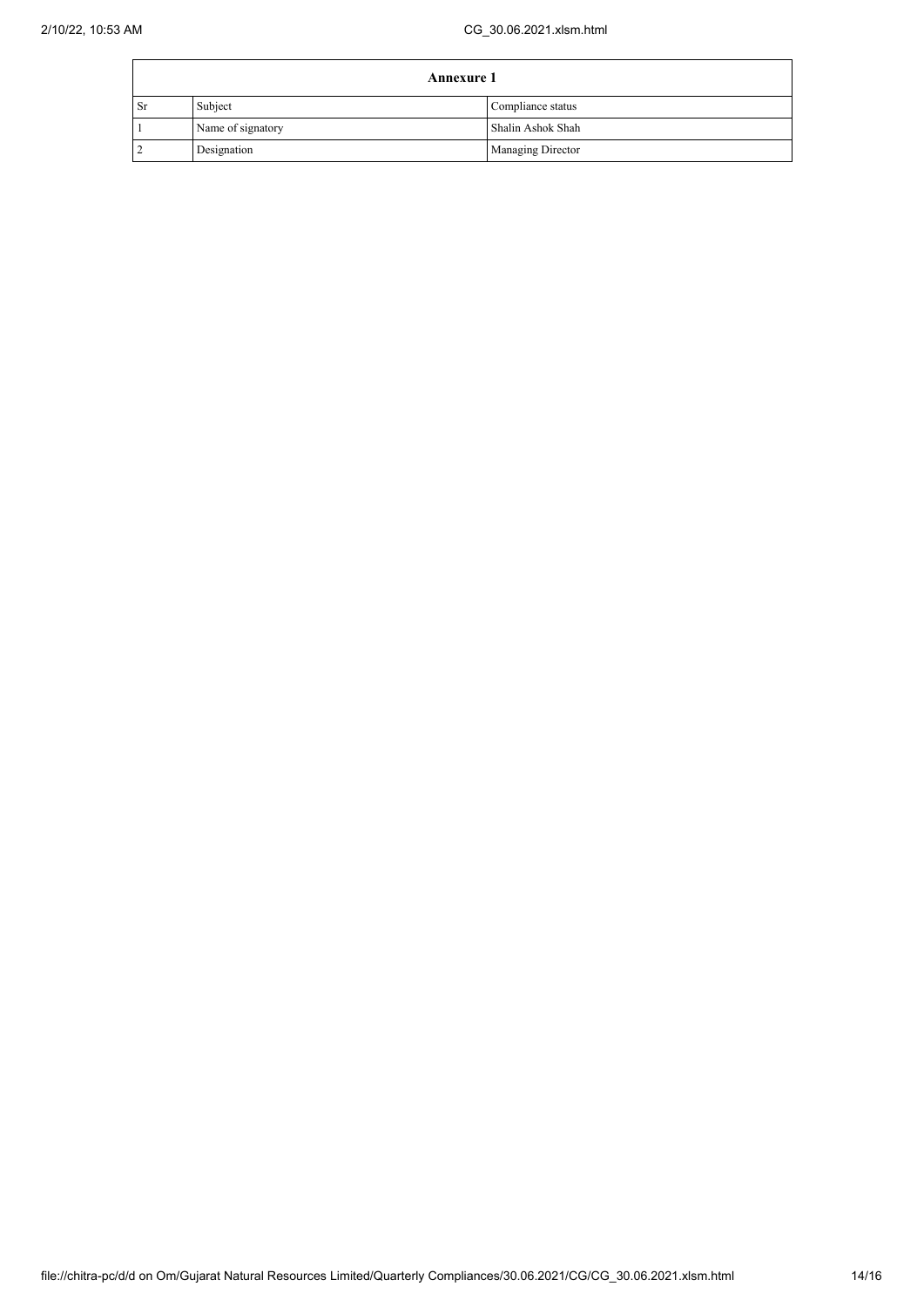$\mathbf{r}$ 

| <b>Signatory Details</b> |                          |  |
|--------------------------|--------------------------|--|
| Name of signatory        | Shalin Ashok Shah        |  |
| Designation of person    | <b>Managing Director</b> |  |
| Place                    | Ahmedabad                |  |
| Date                     | 20-07-2021               |  |